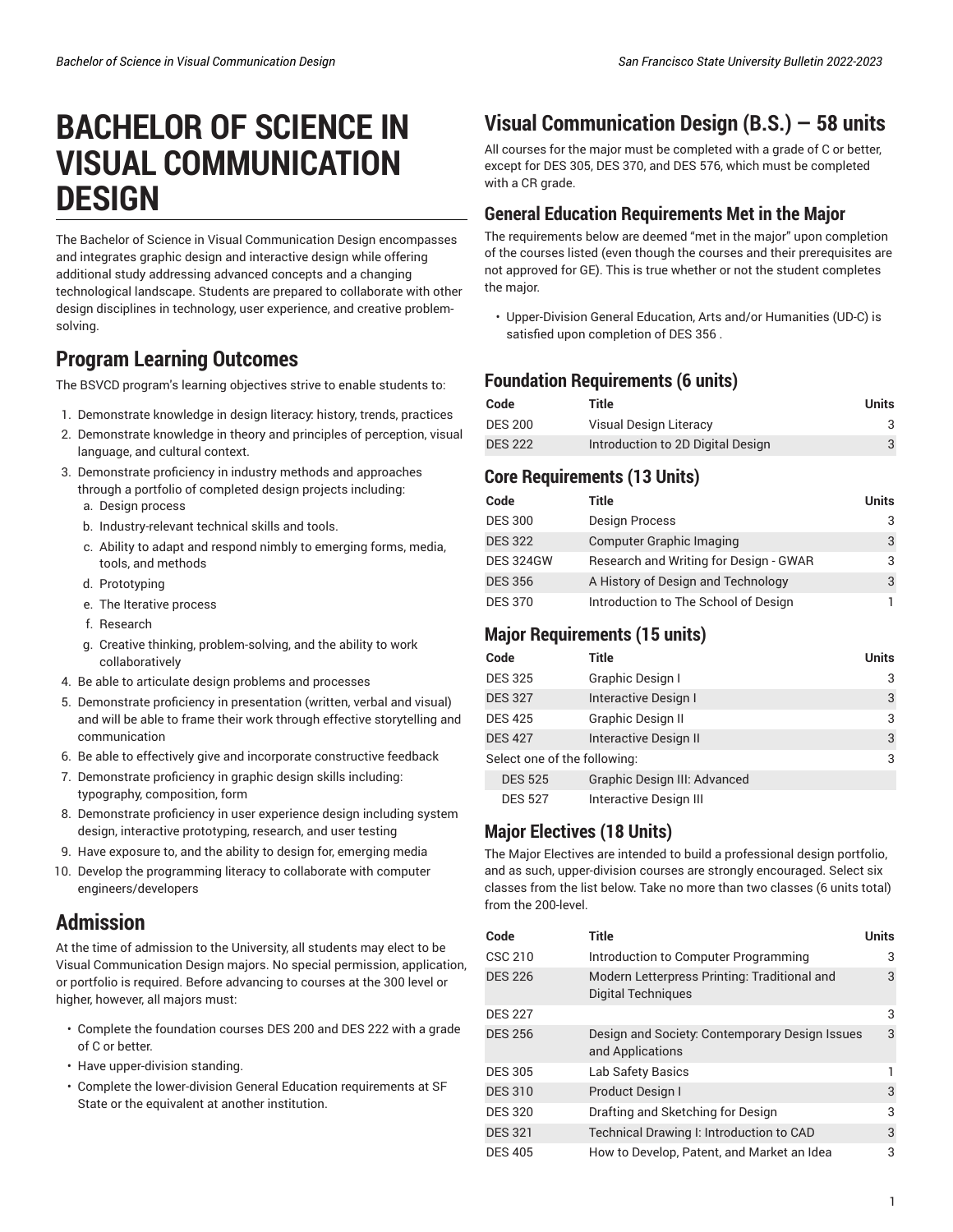| <b>DES 456</b>                                     | Design Thinking Principles and Practices            | 3       |  |  |
|----------------------------------------------------|-----------------------------------------------------|---------|--|--|
| <b>DES 475</b>                                     | <b>Topics in Design</b>                             | 3       |  |  |
| <b>DES 523</b>                                     | Information Design I: Data Visualization            | 3       |  |  |
| <b>DES 524</b>                                     | <b>Information Design II</b>                        | 3       |  |  |
| <b>DES 525</b>                                     | Graphic Design III: Advanced <sup>1</sup>           | 3       |  |  |
| <b>DES 527</b>                                     | Interactive Design III <sup>1</sup>                 | 3       |  |  |
| <b>DES 576</b>                                     | Practical Experience: Internship                    | 3       |  |  |
| <b>DES 625</b>                                     | Graphic Design Practicum: Design Working Group      | 3       |  |  |
| <b>DES 627</b>                                     | Advanced Projects in Visual Communication<br>Design | 3       |  |  |
| <b>DES 628</b>                                     | Design Gallery: Exhibitions and Communications      | 3       |  |  |
| <b>DES 685</b>                                     | Projects in the Teaching of Design                  | $1 - 4$ |  |  |
| <b>DES 699</b>                                     | Independent Study in Design                         | 3       |  |  |
| <b>JOUR 235</b>                                    | Photojournalism I                                   | 3       |  |  |
| <b>JOUR 450</b>                                    | <b>Publication Design and Graphics</b>              | 3       |  |  |
| Other electives as approved by an advisor<br>$1-3$ |                                                     |         |  |  |

#### **Culminating Requirements (6 units)**

| Code           | Title                                                       | <b>Units</b> |
|----------------|-------------------------------------------------------------|--------------|
| <b>DES 505</b> | Senior Design Project (to be taken in the last<br>semester) |              |
| <b>DES 570</b> | <b>Professional Practices for Designers</b>                 |              |

1 DES 525 and/or DES 527 can be counted as elective credit if they were not used to satisfy the major requirement. If both courses are taken, students will get credit for both the Major Requirement and Major Electives, but if only one is taken, students will get credit for the Major Requirement only.

## **General Education Requirements**

| Requirement                                               | <b>Course Level</b> | <b>Units</b> | <b>Area Designation</b> |
|-----------------------------------------------------------|---------------------|--------------|-------------------------|
|                                                           |                     |              |                         |
| Oral<br>Communication                                     | LD                  | 3            | A1                      |
| <b>Written English</b><br>Communication                   | LD                  | 3            | A2                      |
| <b>Critical Thinking</b>                                  | LD                  | 3            | A <sub>3</sub>          |
| Physical Science LD                                       |                     | 3            | <b>B1</b>               |
| Life Science                                              | LD                  | 3            | B <sub>2</sub>          |
| Lab Science                                               | LD                  | $\mathbf{1}$ | B <sub>3</sub>          |
| Mathematics/<br>Quantitative<br>Reasoning                 | LD                  | 3            | <b>B4</b>               |
| Arts                                                      | LD                  | 3            | C <sub>1</sub>          |
| <b>Humanities</b>                                         | LD                  | 3            | C <sub>2</sub>          |
| Arts or<br><b>Humanities</b>                              | LD                  | 3            | C1 or C2                |
| <b>Social Sciences</b>                                    | LD                  | 3            | D <sub>1</sub>          |
| <b>Social Sciences:</b><br><b>US History</b>              | LD                  | 3            | D <sub>2</sub>          |
| Lifelong Learning LD<br>and Self-<br>Development<br>(LLD) |                     | 3            | E                       |
| <b>Ethnic Studies</b>                                     | LD                  | 3            | F                       |

| Physical and/or<br>Life Science                                                                                                                                  | . UD      | 3                       | $UD-B$      |  |
|------------------------------------------------------------------------------------------------------------------------------------------------------------------|-----------|-------------------------|-------------|--|
| Arts and/or<br><b>Humanities</b>                                                                                                                                 | UD        | 3                       | $UD-C$      |  |
| Social Sciences                                                                                                                                                  | <b>UD</b> | 3                       | $UD-D$      |  |
|                                                                                                                                                                  |           | <b>SF State Studies</b> |             |  |
| Courses certified as meeting the SF State Studies<br>requirements may be upper or lower division in General<br>Education (GE), a major or minor, or an elective. |           |                         |             |  |
| American Ethnic LD or UD<br>and Racial<br><b>Minorities</b>                                                                                                      |           | 3                       | <b>AERM</b> |  |
| Environmental<br>Sustainability                                                                                                                                  | LD or UD  | 3                       | ES          |  |
| Global<br>Perspectives                                                                                                                                           | LD or UD  | 3                       | GP          |  |
| Social Justice                                                                                                                                                   | LD or UD  | 3                       | SJ          |  |

Note: LD = Lower-Division; UD = Upper-Division.

## **First-Time Student Roadmap (4 Year)**

- 1. In order to choose your English Composition A2 course and your QR/Math B4 course, please complete the online advising activities at [writingadvising.sfsu.edu \(https://writingadvising.sfsu.edu/](https://writingadvising.sfsu.edu/)) and [mathadvising.sfsu.edu \(https://mathadvising.sfsu.edu/](https://mathadvising.sfsu.edu/)). Questions? Contact Gator [Smart](https://gatorsmartstart.sfsu.edu/) Start. ([https://gatorsmartstart.sfsu.edu/\)](https://gatorsmartstart.sfsu.edu/)
- 2. Select the row that matches your English course choice for A2.\*
- 3. Select the column that matches your QR/Math course choice for B4.
- 4. Click the Roadmap that lines up with your row and column.

For example, if you select ENG 104/ENG 105 and a multi-semester QR/ math sequence for your first year, then choose Roadmap D.

| <b>Course Choice</b>   | <b>One-Semester Course</b>                                                                                                                                       | <b>Two-Semester</b><br><b>Sequence or Support</b><br>Course                                                                                                        |
|------------------------|------------------------------------------------------------------------------------------------------------------------------------------------------------------|--------------------------------------------------------------------------------------------------------------------------------------------------------------------|
| <b>ENG 114</b>         | Roadmap A (http://<br>bulletin.sfsu.edu/<br>colleges/liberal-<br>creative-arts/design-<br>industry/bs-visual-<br>communication-design/<br>roadmap-i-ii-eng/)     | Roadmap C (http://<br>bulletin.sfsu.edu/<br>colleges/liberal-<br>creative-arts/design-<br>industry/bs-visual-<br>communication-design/<br>roadmap-iii-iv-eng/)     |
| <b>ENG 104/ENG 105</b> | Roadmap B (http://<br>bulletin.sfsu.edu/<br>colleges/liberal-<br>creative-arts/design-<br>industry/bs-visual-<br>communication-design/<br>roadmap-i-ii-stretch/) | Roadmap D (http://<br>bulletin.sfsu.edu/<br>colleges/liberal-<br>creative-arts/design-<br>industry/bs-visual-<br>communication-design/<br>roadmap-iii-iv-stretch/) |

\* Composition for Multilingual Students: If taking ENG 209 as your first English course, choose the ENG 114 row. If taking ENG 201 or ENG 212 for your first English course, choose the ENG 104/ENG 105 row.

## **SF State Scholars**

The San Francisco State Scholars program provides undergraduate students with an accelerated pathway to a graduate degree. Students in this program pursue a bachelor's and master's degree simultaneously.